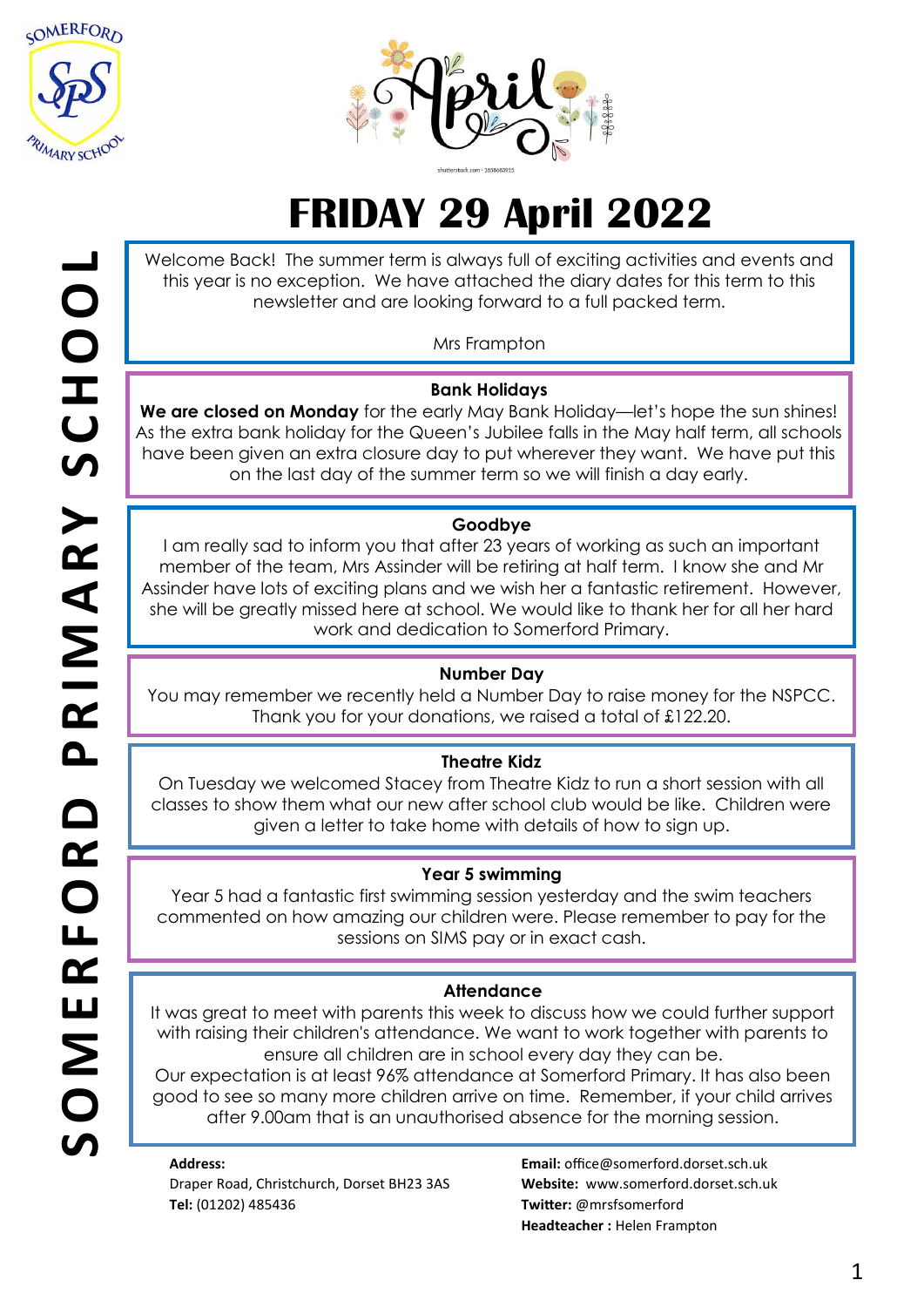



## **FRIDAY 29 APRIL 2022**

## **Parent Governor**

We have one vacancy for a parent to join our Governing Body. We really value the input of all members of our school community and would encourage you to think about whether you can join our friendly team. If you'd like to know more about the role you can chat to Mrs Frampton or Mr Wallace at the gate or email clerk@somerford.dorset.sch.uk

## **Wow days**

It has been wonderful to see Y1 and Y4 dressed up for their wow days this week. We know this takes considerable effort from you at home so thank you! These days have been a really enjoyable start to their new topics. You will be able to see photos on our Twitter page.

## **New Reception children**

We are really excited to now know who will be joining our school in September and we look forward to meeting everyone really soon. Our inductions days will start in June but we will send home some information in our welcome park soon.

## **Bike Fix It Day**

On Monday 9th May, BCP are running a day where they will check and fix your child's bike for free. Interested children have brought a letter home. If you haven't received one, just ask your child's class teacher. There is a maximum of 30 spaces and these need to be booked online with the link on the letter.

## **Y6 SATs week**

Y6 will sit their end of KS2 SAT tests in the week of 9th May. Please see the letter your child has brought home with lots of information for you and your child.

## **Free webinar for parents**

Why sleeping well matters and what you can do to improve it! - Christine Curl Is it really true that we can cut sleep and get away with it? And what if it's a struggle to get to sleep? During this webinar, Christine will explain why sleep matters to our young people's physical and mental health and what is happening in the body and mind when you sleep. She will suggest some ideas and habits to build to improve the quality of your sleep and your children's sleep.

Wednesday 4th May 2022 12.00

https://www.eventbrite.co.uk/e/why-sleeping-well-matters-and-what-you-can-do-toimprove-it-tickets-255961897927

## **Update from HC3S**

Our award-winning caterer, HC3S, have launched a new primary school menu. Take a look at their three-week cycle and look out for their new dishes and those staple dishes that are firm favourites with pupils. https://bit.ly/3gvRwPs

**Address:**  Draper Road, Christchurch, Dorset BH23 3AS **Tel:** (01202) 485436

**Email:** office@somerford.dorset.sch.uk **Website:** www.somerford.dorset.sch.uk **Twitter:**@mrsfsomerford **Headteacher :** Helen Frampton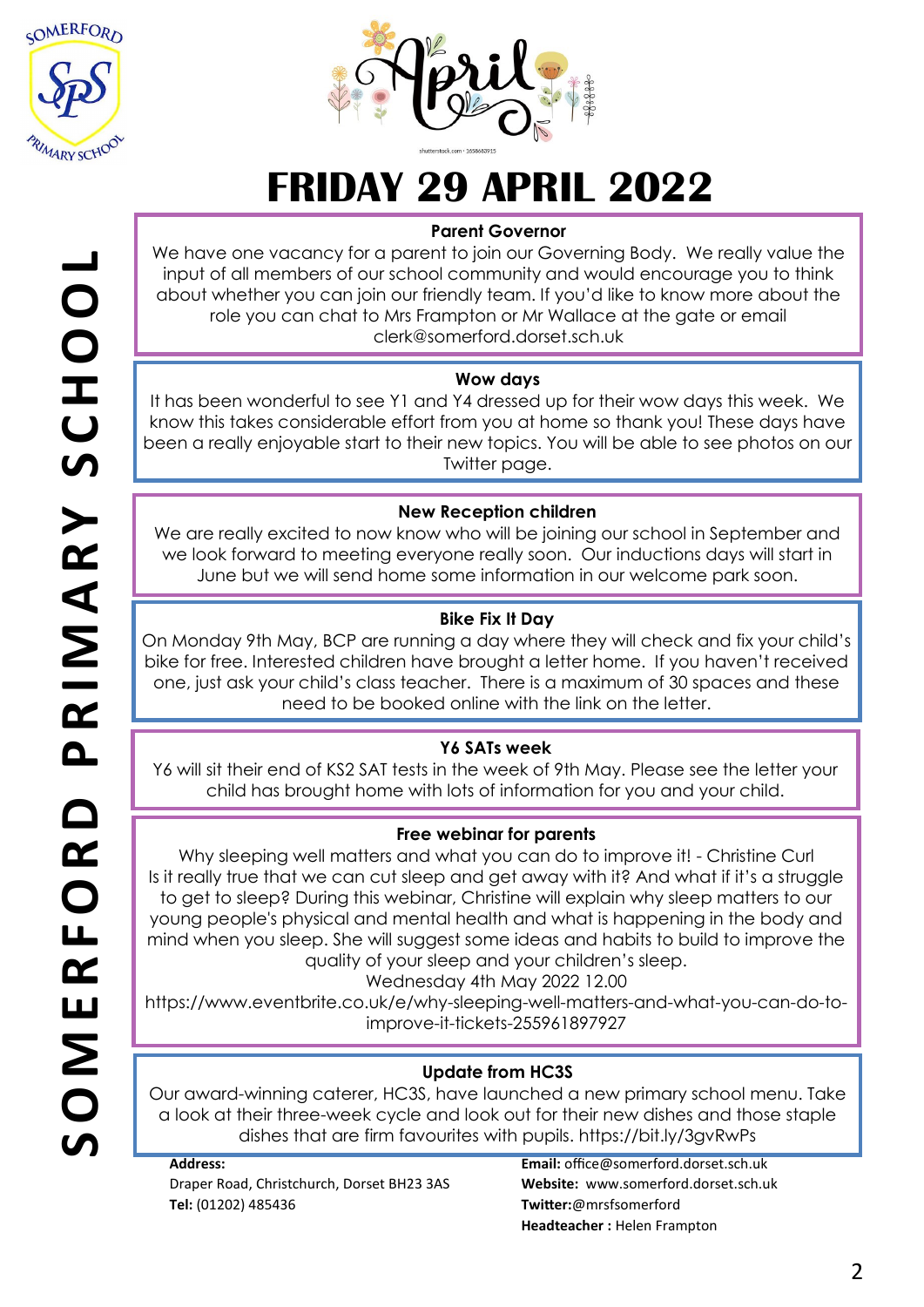



# **FRIDAY 29 APRIL 2022**

## **BRAND NEW THEATRE KIDZ CLUB**

@ SOMERFORD PRIMARY SCHOOL FOR CHILDREN IN RECEPTION to Y6 Every Monday straight from school until 5.15pm, commencing 09/05/22

## **THANK YOU TO ALL THOSE OF YOU WHO HAVE ALREADY BOOKED!**

Our Theatre Kidz classes provide the most magical and exciting environment for youngsters to develop their stage skills.

In Dance the children will enjoy learning routines in a range of popular Dance styles including Street, Pop and Jazz!

In Drama classes children will learn new acting and performance techniques including Improvisation, Poetry and Prose. Children will enjoy working in groups to develop and perform their own group plays.

Children will be brought to the school hall by their class teacher at the end of the school day and will take lessons with our qualified, experienced Dance and Drama teachers.

If your son or daughter would like to join us please use this link for full information and to book your place:

## **https://the-enrichment-academy.class4kids.co.uk/info/33**

If you do have any questions at all please drop us an email to: office@theenrichmentacademy.co.uk

> We can't wait to meet you all!  $\square$  The Theatre Kidz team  $\square$

## **Free webinar for parents**

Loneliness: How to Support Young People - Alex Cochrane It's normal to feel lonely sometimes. However, now with the COVID-19 pandemic isolating young people perhaps more than ever before, if it looks and feels like these feelings are taking over in young people, we want to be there. As parents, carers and educators we want to be able to recognise the signs, and this presentation will help us to have a better understanding of loneliness.

The session will help us feel more confident to offer support to our young people experiencing symptoms of loneliness, who may have barriers in trusting others. We will look at ways of starting a conversation and discuss ways to help and potential signposting for young people to know there is support available. Our goal is for us to help the young person to feel less alone and for them to feel comfortable to reach out and choose something or someone to connect with.

Tuesday 10th May 2022 12:00

https://www.eventbrite.co.uk/e/loneliness-how-to-support-young-people-tickets-274131403407

## **Address:**

Draper Road, Christchurch, Dorset BH23 3AS **Tel:** (01202) 485436

**Email:** office@somerford.dorset.sch.uk **Website:** www.somerford.dorset.sch.uk **Twitter:**@mrsfsomerford **Headteacher :** Helen Frampton